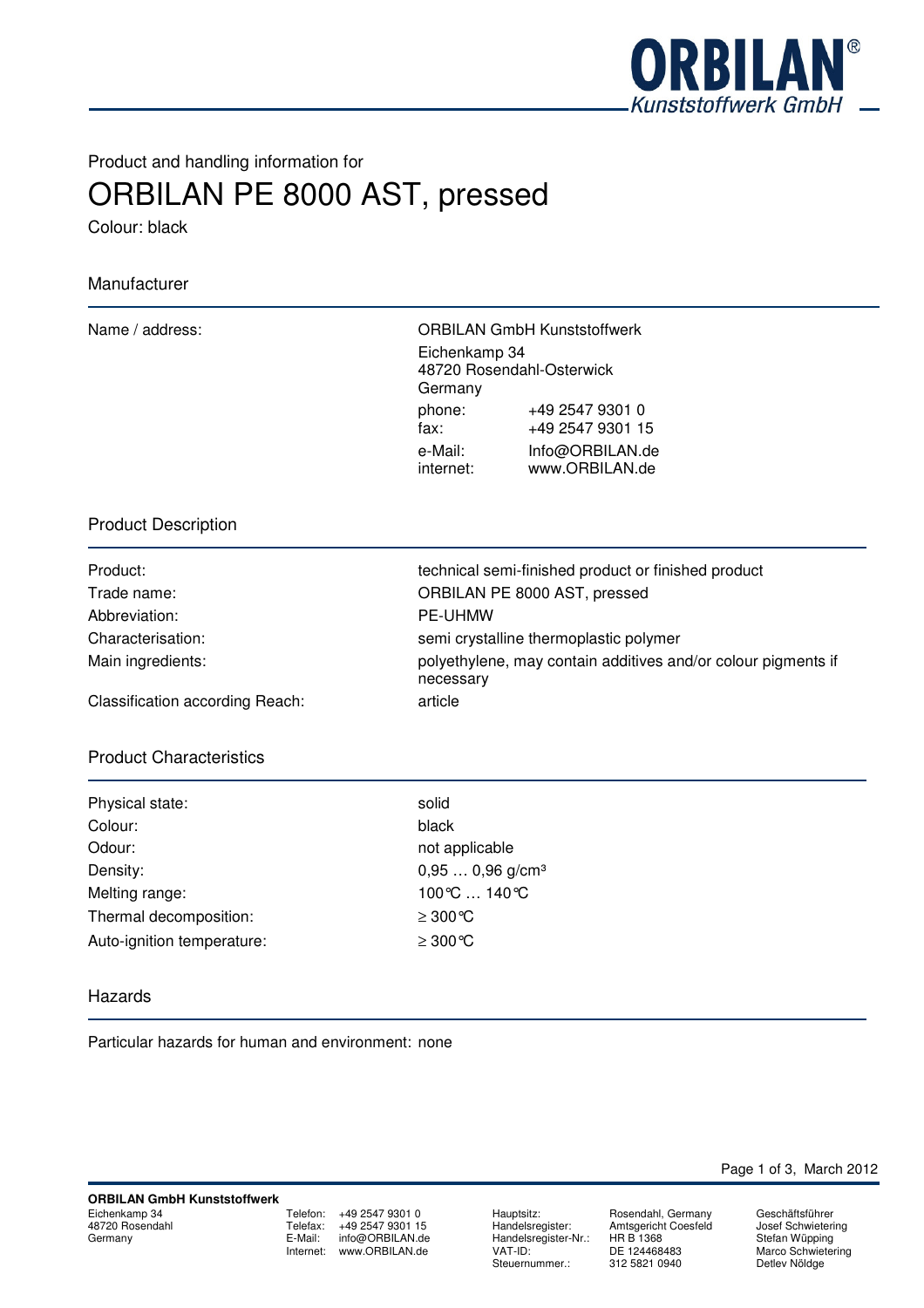

# Handling and Storage

| Handling:                                                                                                                      | The product can be machined with usual machines and tools. Prior<br>machining make sure that product is at room temperature.<br>horizontal, dry, protected against weather influences |  |
|--------------------------------------------------------------------------------------------------------------------------------|---------------------------------------------------------------------------------------------------------------------------------------------------------------------------------------|--|
| Storage recommendations:<br>Safety measures:                                                                                   |                                                                                                                                                                                       |  |
| <b>Transportation Information</b>                                                                                              |                                                                                                                                                                                       |  |
| Hazardous goods regulation:                                                                                                    | This product is considered as non-hazardous product.                                                                                                                                  |  |
| Load securing on roads:<br>Labelling obligation:                                                                               | DIN EN 12195-1 has to be considered and fulfilled.<br>The product is not subject to labelling according current EC<br>regulations or other known sources of literature.               |  |
| Particular national regulations:                                                                                               | none                                                                                                                                                                                  |  |
| <b>First Aid Measures</b>                                                                                                      |                                                                                                                                                                                       |  |
| General information:                                                                                                           | No special measures required.                                                                                                                                                         |  |
| Inhalation:                                                                                                                    | Provide fresh air, seek medical attention if symptoms develop or<br>persist.                                                                                                          |  |
| Skin contact:                                                                                                                  | Wash affected area with soap and water.                                                                                                                                               |  |
| Eye contact:                                                                                                                   | Flush eyes with water for several minutes, while holding the eyelid<br>open. Seek medical attention if symptoms develop or persist.                                                   |  |
| Swallowing:                                                                                                                    | Seek medical attention if symptoms develop or persist.                                                                                                                                |  |
| <b>Fire-Fighting Measures</b>                                                                                                  |                                                                                                                                                                                       |  |
| Suitable extinguishing agents:                                                                                                 | water, foam, dry powder, carbon dioxide                                                                                                                                               |  |
| Possible combustion products:                                                                                                  | Carbon monoxide and carbon dioxide can be released during<br>combustion.                                                                                                              |  |
| Complete protective equipment for fire fighters, use self-contained<br>Necessary protective equipment:<br>breathing apparatus. |                                                                                                                                                                                       |  |
| Information on Disposal                                                                                                        |                                                                                                                                                                                       |  |
| Recommendation:                                                                                                                | Consider recycling.                                                                                                                                                                   |  |
| Contaminated material:                                                                                                         | Disposal according to the applicable regulations.                                                                                                                                     |  |
|                                                                                                                                |                                                                                                                                                                                       |  |

Telefon: +49 2547 9301 0<br>Telefax: +49 2547 9301 15  $+49\,2547\,9301\,15$ E-Mail: info@ORBILAN.de Internet: www.ORBILAN.de

Hauptsitz: Rosendahl, Germany<br>Handelsregister: Amtsgericht Coesfeld Handelsregister-Nr.:<br>VAT-ID: Steuernummer.:

Hosendam, Germany<br>Amtsgericht Coesfeld<br>HR B 1368 DE 124468483<br>312 5821 0940

Geschäftsführer Josef Schwietering Stefan Wüpping Marco Schwietering Detlev Nöldge

Page 2 of 3, March 2012